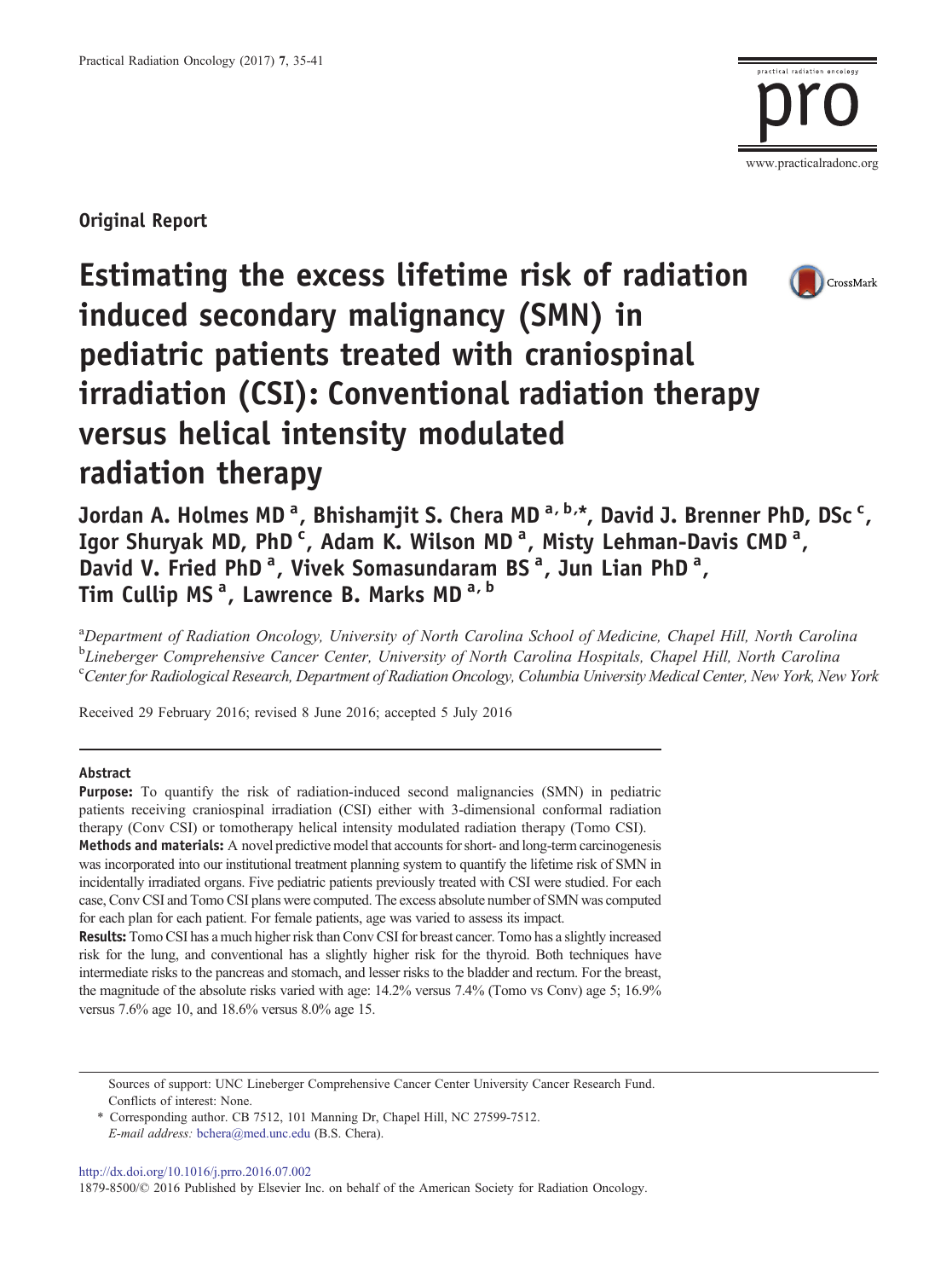Conclusions: Tomo has a higher risk for inducing breast and lung second cancers, and when using Tomo-based intensity modulated radiation therapy, care should be taken to avoid incidental radiation to the breast. When planning CSI, one needs to balance these cancer risks against other normal tissue effects. © 2016 Published by Elsevier Inc. on behalf of the American Society for Radiation Oncology.

## Introduction

Craniospinal irradiation (CSI) remains an integral part of the treatment of pediatric central nervous system (CNS) malignancies including medulloblastoma and some ependymomas and germ cell tumors. These malignancies have a propensity to disseminate throughout the subarachnoid space, and the addition of CSI to surgery and chemotherapy is generally accepted to improve cancer control and survival[.](#page-5-0)<sup>[1](#page-5-0)</sup>

The target volume for CSI is the subarachnoid space, and thus the radiation fields encompass the contents of the calvarium and spinal canal, extending inferiorly to include the thecal sac (typically at or below the second sacral vertebrae). Delivering uniform dose throughout this large radiation treatment volume is one of the more technically challenging aspects of radiation oncology[.](#page-5-0)<sup>[1](#page-5-0)</sup> The standard, conventional approach uses several matching/abutting fields: opposed lateral fields to encompass the cranium and upper cervical spinal canal and a matching posterior spinal field (2 posterior spinal fields are needed for larger patients). The critical matching of these abutting fields is complex because daily reproducibility of patient setup and immobilization is difficult. The dose homogeneity across the radiation volume is less than optimal in the area of these matching fields. Furthermore, the "exit dose" from the posterior spinal fields results in incidental radiation of normal tissues and organs anterior to the spinal canal (eg, thyroid, heart, bowel), which may result in late toxicities such as the occurrence of radiation-induced second malignancies (SMN).

Intensity modulated radiation therapy is a technique advocated by some to be preferred over the conventional technique described above. Specifically, several published reports highlight the dosimetric benefits of helical-based IMRT (IMRT; Tomotherapy) to deliver CSI, yielding improved target dose conformality and dose homogeneity[.](#page-5-0)<sup>[2,3](#page-5-0)</sup>

| Table 1    | Patient characteristics  |                                  |  |  |  |
|------------|--------------------------|----------------------------------|--|--|--|
| <b>Sex</b> | Age                      | Diagnosis                        |  |  |  |
| F          | 10                       | High-risk medulloblastoma        |  |  |  |
| M          | 14                       | Suprasellar germ cell tumor      |  |  |  |
| F          | $\overline{\mathcal{L}}$ | Atypical teratoid rhabdoid tumor |  |  |  |
| M          | 16                       | Juvenile pilocytic astrocytoma   |  |  |  |
| F          |                          | Medulloblastoma, average risk    |  |  |  |

All cases planned at 1.8 Gy/fraction, 36 Gy craniospinal irradiation followed by a tumor bed boost to 54 Gy. F, female; M, male.

Furthermore, the treatment delivery is less complicated because there are no matching fields. However, these benefits may be offset by an increase in the volume of nontarget tissue and organs receiving low doses of radiation that may increase the risk of subsequent late SMNs (eg, at  $>10-20$  years post-RT).

The incidence of SMN after conventional CSI with long-term follow-up has been reported to be 4.2% at 10 years in the Children's Oncology Group A9961 study[.](#page-5-0)[4](#page-5-0) Because of the lack of long-term follow-up, the risk/ incidence is not known for pediatric patients treated with helical-based IMRT CSI. Being able to estimate the risk of SMNs may influence the selection of IMRT versus other approaches in patients needing CSI and/or the added information may influence the IMRT treatment planning process. Models have been created that appear to provide a reasonable estimate of the risk of SMNs based on parameters readily available at the time of radiation treatment planning[.](#page-5-0)<sup>[5](#page-5-0)</sup>

The purpose of this study was to use these models to quantify the risk of developing radiation induced SMNs in pediatric patients treated with conventional CSI versus helical IMRT CSI.

# Methods and materials

## Patient characteristics

The computed tomography (CT) planning images of 5 pediatric patients who were previously treated with CSI for brain tumors at our institution were studied. The patient age, diagnosis, and prescription doses are listed in Table 1.

## Treatment simulation

All cases were simulated at the Department of Radiation Oncology, University of North Carolina at Chapel Hill, using a 16-slice, large-bore (80 cm), helical CT scanner and 0.23-T open magnetic resonance imaging scanner (Phillips, Eindhoven, Netherlands). Patients were simulated prone with the neck extended. Laser marks and scout CT scan were used for visual inspection and to correct alignment in all degrees of freedom. CT scans extended from the vertex to 5 cm below the S5 vertebrae with a 5-mm slice thickness.

#### Target and critical organ definition

Simulation images were imported into our in-house treatment planning system (TPS) PlanUNC (PLUNC). We delineated 2 clinical target volumes (CTVs): (1) CTV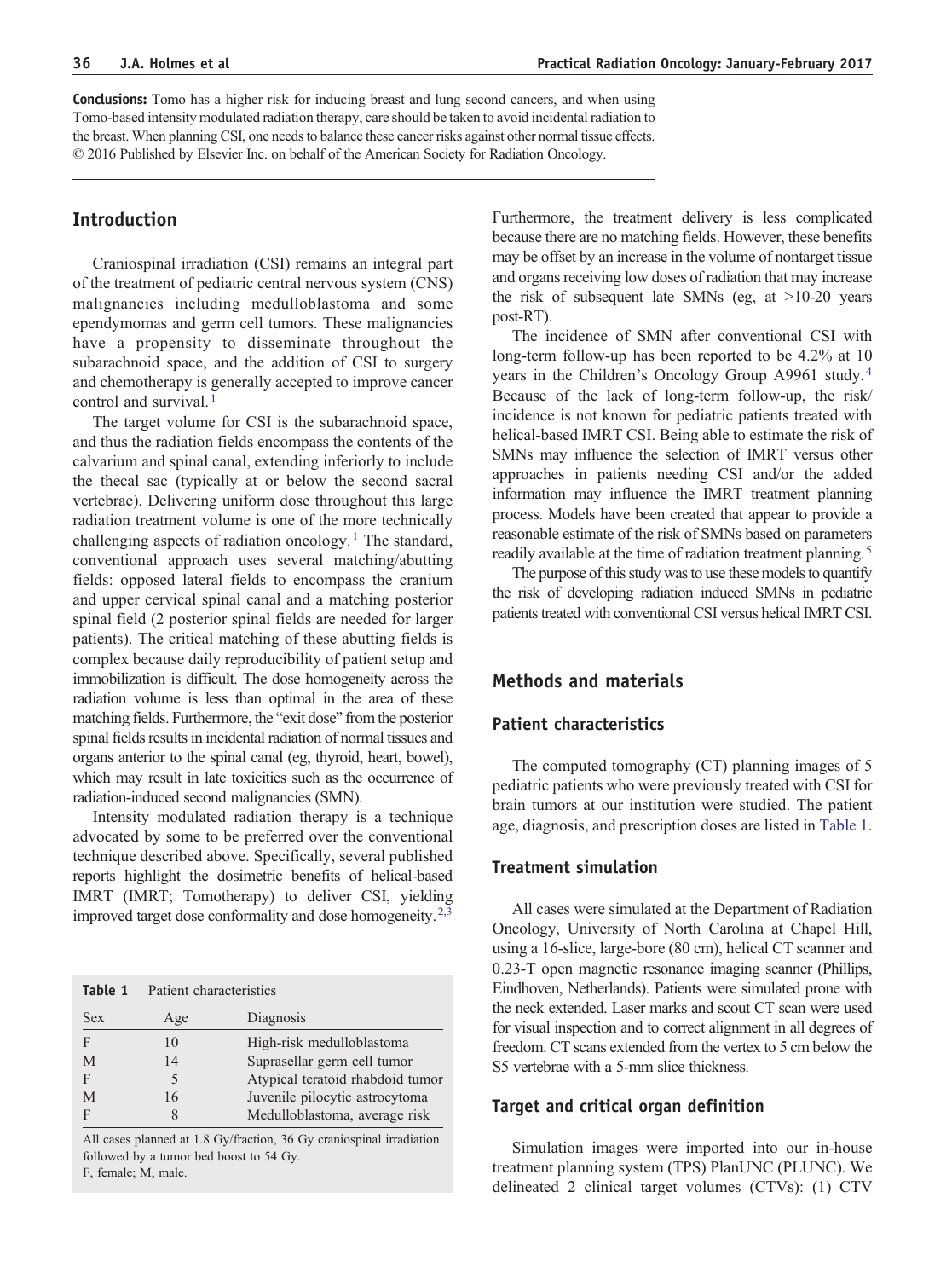craniospinal (CTV\_CSI) and (2) CTV boost (CTV\_boost). The entire subarachnoid space, brain, and spine (1 contiguous contour) was included in the CTV\_CSI, and its contour was limited by the bony calvarium and spinal canal, but to carefully include the spinal ganglion and thecal sac. A T2-weighted magnetic resonance imaging scan was used to define the caudal extent of the thecal sac. For the CTV\_boost the gross tumor volume and postoperative bed were included with a nonuniform 10 to 20-mm margin, depending on the tumor type and anatomic location. The planning target volume (PTV) was defined as the CTV plus a uniform 5-mm margin in 3 dimensions. The following organs at risk (OARs) were also defined on the planning image set: cochleas, retinas, lens, optic nerves, chiasm, hypothalamus, pituitary, brainstem, thyroid, heart, breasts (female only), kidneys, bladder, rectum, pancreas, colon, and stomach.

## Treatment planning

Two CSI plans were created for each patient: a conventional 3-dimensional (3D) conformal radiation therapy plan (Conv CSI) and a tomotherapy helical-based IMRT plan (Tomo CSI) (5 patients, 10 plans). Separate tumor bed boost plans were also created. The prescribed radiation dose was 36 Gy for the CSI plan and 18 Gy for the tumor bed boost plan, for a total dose of 54 Gy. For the modeling, 1.8 Gy/fraction given daily was used.

#### Tomo CSI

Helical IMRT plans were generated using TomoPlan (Accuray, Sunnyvale, CA) using a field width of 5.02 cm, 0.287 pitch, and a modulation factor of 2.0. The treatment plans were generated using an inverse planning optimizer. For tomotherapy planning, the PTV was separated into 2 structures: a PTV brain and PTV spine to allow separate plan optimization. Beams were directionally blocked through some of the OARs when possible such as the eyes, oral cavity, heart, and kidneys. The prescription dose was required to cover 95% of the volume of the PTV and OARs were added to the optimizer in a sequential fashion with priority placed on target conformality and coverage. Lung and breast tissue were included as OARs and plans were optimized to decrease integral dose to these organs. Plans were optimized until OAR doses could not be further reduced without reducing PTV coverage or increasing the hotspot. A maximum hot spot of 107% of prescription was deemed acceptable[.](#page-5-0)<sup>[3](#page-5-0)</sup> Dose distributions were fused to planning images and imported into our TPS (PLUNC) for calculations of dose-volume histograms (DVHs) to use in the analysis of SMN risk. A similar approach was separately taken for the tumor bed boost plan.

#### Conv CSI

The conventional 3D plans were produced using our in-house TPS (PLUNC). Lateral fields were used for the cranial fields with a table angle and collimator rotation to

match divergence to the superior edge of the upper spinal field. For the spinal fields, the table and collimator were rotated 90° to allow for the use of the multileaf collimator, so the gantry could be rotated to match the divergence of the superior spinal field. The multileaf collimator was used for daily dynamic featherings (intrafraction feathering) using 3 predefined control points separated by 1 cm[.](#page-5-0)  $6.7$ Field-in-field technique was used for all 3D plans to improve dose homogeneity and reduce hotspots. A separate 3D tumor bed boost plan was created using multiple static coplanar and noncoplanar conformal fields. All generated plans were considered clinically acceptable.

#### Modeling second malignancy risk

Biologically motivated mathematical modeling of carcinogenesis has a history spanning several decades[.](#page-5-0)<sup>[8,9](#page-5-0)</sup> Many biologically based models can be characterized as short-term, in that they focus on those processes occurring during and shortly (ie, about 1 month or less) after irradiation[.](#page-5-0) [10-19](#page-5-0) By contrast, another class of models can be characterized as long-term, in the sense that they track carcinogenesis mechanisms throughout the entire human or animal life span[.](#page-5-0)[20-29](#page-5-0)

The lack of detailed treatment of radiation-specific effects typically limits risk predictions from long-term models to exposure conditions where a known shape for the early dose-response relationship (eg, a linear shape) holds. Situations in which this dose-response relationship itself requires mechanistic analyses, such as at highly fractionated radiotherapeutic doses, are difficult to describe solely with long-term models. Conversely, the more detailed dose responses produced by short-term models can be converted into cancer risk at much later times only by considering the effects of factors such as age at exposure and time since exposure, which are not explicitly taken into account by the short-term formalisms. A unified approach of integrating short- and long-term formalisms is needed, where a detailed initial dose response for pre-malignant cell numbers is produced over a wide range of doses, and changes to the shape of this dose response over the latency period before the development of cancer are also analyzed.

As an example of a mechanistic model of spontaneous and radiation-induced carcinogenesis unifying short- and long-term processes, we used the novel approach previously described[.](#page-5-0)[5,30](#page-5-0) Briefly, the model integrates analyses of processes that operate during irradiation with those that operate on longer time scales before and after exposure. The model assumes that normal organ-specific stem cells, which reside in compartments generically called niches, can undergo initiation to a premalignant state, either spontaneously or by radiation, and can then undergo transformation into fully malignant cells that can eventually form tumors. Radiation is also assumed to have the potential to increase the mean number of premalignant cells per niche (ie, promotion). The model used here tracks the average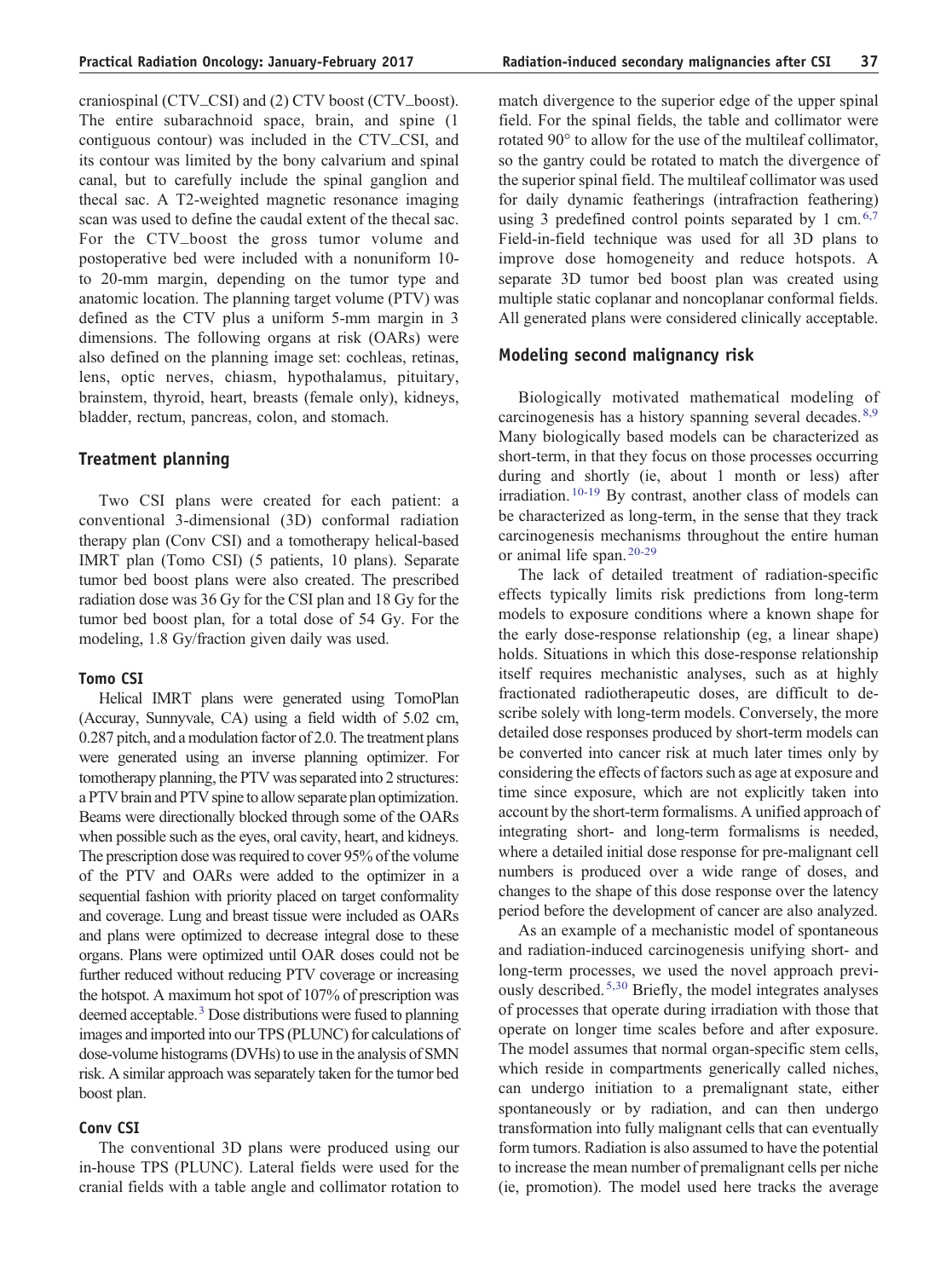| Organ          |          | Excess absolute risk of<br>radiation-induced cancer<br>(cases/100 irradiated patients) |         | Relative<br>risk ratio<br>(tomo/conv) | $\overline{P}$<br>value |
|----------------|----------|----------------------------------------------------------------------------------------|---------|---------------------------------------|-------------------------|
|                | Tomo CSI | Conv CSI                                                                               |         |                                       |                         |
| Lung           | 5.6      | 4.3                                                                                    | 1.3     | 1.3                                   | .0061                   |
| <b>Breast</b>  | 15.7     | 7.5                                                                                    | 8.2     | 2.1                                   | .011                    |
| Rectum         | 0.04     | 0.02                                                                                   | 0.02    | 2.0                                   | .25                     |
| <b>Bladder</b> | 0.16     | 0.19                                                                                   | $-0.03$ | 0.84                                  | .47                     |
| Colon          | 0.3      | 0.2                                                                                    | 0.1     | 1.5                                   | .039                    |
| Stomach        | 1.0      | 0.8                                                                                    | 0.2     | 1.3                                   | .41                     |
| Pancreas       | 1.7      | 1.9                                                                                    | $-0.2$  | 0.89                                  | .31                     |
| Thyroid        | 0.54     | 2.4                                                                                    | $-1.9$  | 0.23                                  | .016                    |

Table 2 The average absolute excess risks of SMNs by treatment

CSI, craniospinal irradiation; SMN, secondary malignancy. Bold values indicate statistically significant differences.

number of initiated niches filled with premalignant cells and the average number of premalignant cells per initiated niche using the so called initiation, inactivation and proliferation formalism. In earlier work[,](#page-5-0)<sup>[5](#page-5-0)</sup> we have shown that this model can reproduce the main dose-dependent features of radiation-induced second cancers after radiation therapy.

This unified model was incorporated into our treatment planning system (PLUNC) to quantify the lifetime risk of SMN in incidentally irradiated organs. Specifically, integral dose to organs at risk was calculated using DVHs and fed into the SMN predictive model in real time. A program that calculated the risk of SMN using this model was written in Fortran in a manner that it could be executed by the treatment planning software. The planning software would extract DVH data (integral dose) for OARs and feed these data into a local file that could be accessed by the second malignancy modeling code. This program was then executed by the TPS and the output was displayed in the TPS in a dedicated window. This process could be executed in real time every time a final dose was calculated for a plan.

The age-dependent mortality hazard for the general US population wa[s](#page-6-0) taken from life tables $31$  and combined with the additional mortality hazard in cancer patients, producing a patient-specific survival probability. The estimated risk of second malignancy was adjusted based on the patient-specific survival probability using a Markov model and was computed for each plan for each patient. The resulting lifetime SMN risk was therefore adjusted for mortality from competing risks. Because all radiation techniques should have a similar dose distribution in the CNS and therefore similar risk of secondary malignancies in the CNS, this risk was not calculated. Dose matrices from the Tomo CSI plans were imported into PLUNC for the SMN risk calculations.

#### Statistical analysis

A paired t test was used to compare SMN risks between Conv CSI and Tomo CSI with no adjustment for multiple comparisons. For female patients, age was varied to assess its impact. All statistics were performed using Stata 13 (StataCorp LP, College Station, TX)

#### Results

Risk estimates for each organ (average across the 5 cases planned) are shown in Table 2. The absolute excess risks of SMNs are generally low. The 1 exception to this finding is breast where Tomo CSI plans had a much higher risk than Conv CSI (excess absolute risk [EAR] of SMN 15.7 vs 7.5 cases/100 patients,  $P = .011$ ). Tomo CSI also had a slightly increased risk for the lung (EAR 5.6 vs 4.3 cases/100 patients,  $P = .0061$ ), whereas Conv CSI had a slightly higher risk for thyroid cancer (EAR 0.54 vs 2.4 cases/100 patients,  $P = .016$ ). Tomo and conventional plans both had comparable moderate risks to the pancreas and stomach, and small risks to the bladder and rectum.

For each of the three female patients, the breast cancer risks were recomputed assuming an age of 5 years, 10 years, and 15 years. Receipt of CSI at age 5 was associated with an average SMN risk (Tomo vs Conv) of 14.2% versus 7.4%, at age 10 the risk was 16.9% versus 7.6%, and at age 15 the risk was 18.6% versus 8.0%.

## **Discussion**

CSI still plays an integral role in the management of certain pediatric malignancies. Given that radiation is frequently unavoidable, there is interest in strategies to reduce the risk of CSI by limiting dose to critical organs. Helical tomotherapy has quickly risen to the forefront of these technologies because of the ease of delivery, the large number of treatment machines operating, and the exquisitely conformal plans that can be created. However, our current study highlights a potential increased SMN risk of IMRT-based CSI approaches.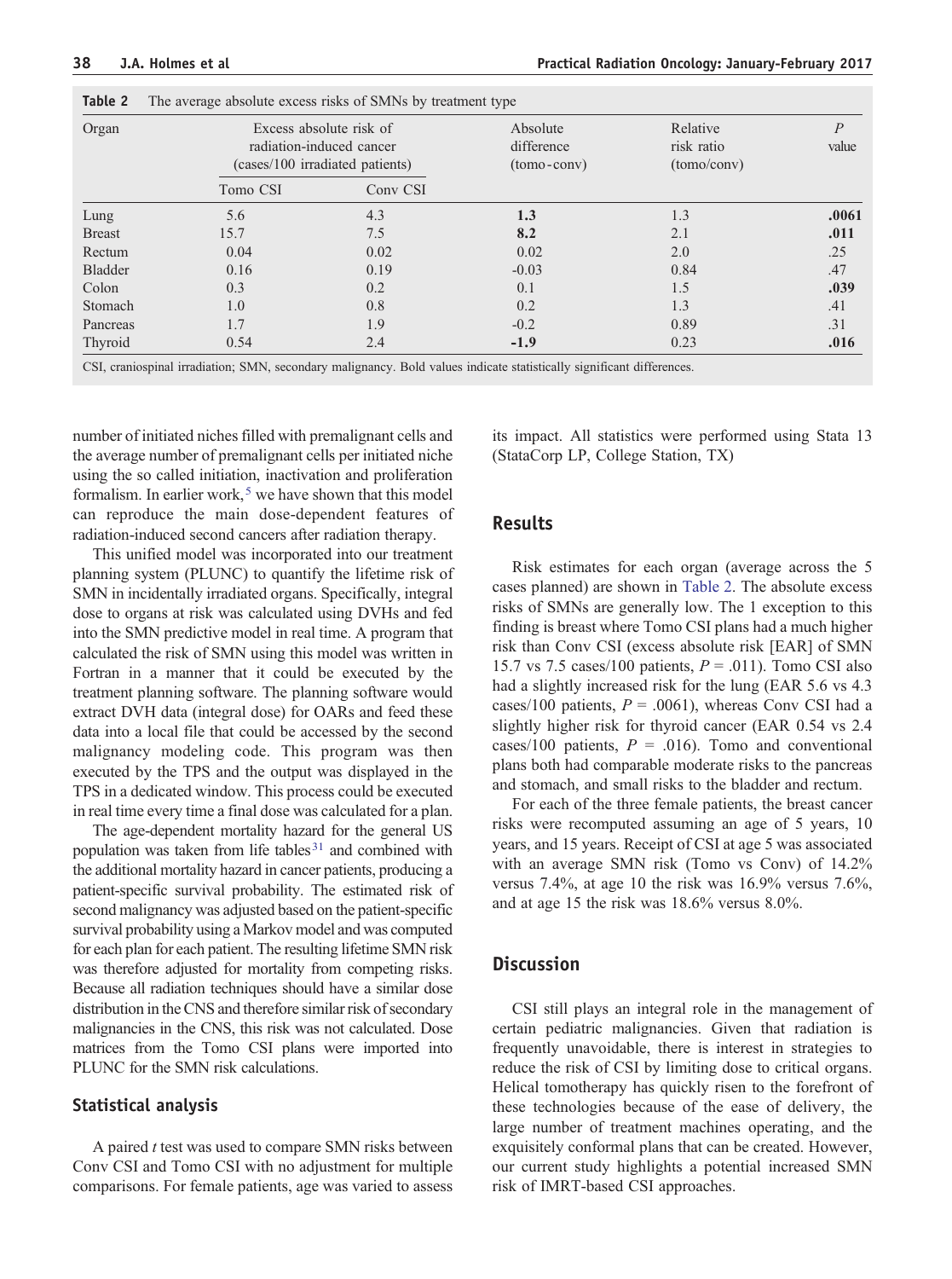|                | Relative risk tomotherapy vs conventional |                         |                                             |                                                                    |                                                            |  |  |
|----------------|-------------------------------------------|-------------------------|---------------------------------------------|--------------------------------------------------------------------|------------------------------------------------------------|--|--|
|                | Mirabel <sup>40</sup>                     | Myers <sup>42</sup>     | $Y$ oon <sup>43</sup>                       | $Mu^{41}$                                                          | Current study                                              |  |  |
| Metric used    | Estimated<br>absolute<br>yearly rate      | Excess<br>relative risk | Excess incidence<br>per 10,000 person-years | ICRP method:<br>effective dose $\times$ tissue<br>weighting factor | Excess<br>absolute risk<br>(cases/100 irradiated patients) |  |  |
| Lung           |                                           | $\overline{2}$          | 1.2                                         | 2.2                                                                | 1.3                                                        |  |  |
| <b>Breast</b>  |                                           | 3                       |                                             | 2.4                                                                | 2.1                                                        |  |  |
| Rectum         |                                           |                         |                                             |                                                                    | 2.0                                                        |  |  |
| <b>Bladder</b> |                                           |                         |                                             |                                                                    | 0.84                                                       |  |  |
| Colon          | 0.5                                       |                         |                                             |                                                                    | 1.5                                                        |  |  |
| Stomach        | 0.7                                       |                         |                                             | 1.8                                                                | 1.3                                                        |  |  |
| Pancreas       |                                           |                         |                                             |                                                                    | 0.89                                                       |  |  |
| Thyroid        | 0.33                                      |                         |                                             |                                                                    | 0.23                                                       |  |  |

**Table 3** Previous studies of SMN risk following CSI with conventional or Tomotherapy techniques

Relative risk of tomotherapy vs conventional CSI.

CSI, craniospinal irradiation; ICRP, International Commission on Radiological Protection; SMN, secondary malignancy.

There have been multiple previous studies comparing 3D conformal plans with IMRT and Tomo. Sharma et al generated 3D, IMRT, and Tomo CSI plans for 4 patients and, although the target coverage was excellent  $(V_{95\%})$  $>98\%$ ) for all 3 plans, the dose homogeneity and dose to OARs was best with the Tomo CSI plans[.](#page-5-0)<sup>[3](#page-5-0)</sup> Hong et al similarly generated Tomo CSI plans for 3 patients previously treated with Conv CSI and again showed improved homogeneity, and reduced the dose to many OARs including the parotid glands (mean dose to each parotid decreased by 7[.](#page-5-0)3 and 10 Gy, respectively).<sup>[2](#page-5-0)</sup> In this study, they predictably found that the  $V<sub>5</sub>$  was significantly higher in the tomotherapy plans. Penagaricano et al prospectively followed 18 patients treated with Tomo CSI for a median of 16.5 months. The average  $V_{10}$  was 55% (median 57%), but despite the large volumes of lung receiving low-dose radiation, they had no patients develop acute radiation pneumonitis[.](#page-6-0)<sup>[32](#page-6-0)</sup> Thus with Tomo CSI, there are tradeoffs for the improved dose homogeneity and reduction of dose to normal critical structures; namely, an increase in low-dose spread.

The late risk of radiation-induced SMN has been studied in radiation techniques other than CSI, with the most significant increases in radiation sensitive tissues such as the breast and thyroid. In Hodgkin's lymphoma, for instance, rates of breast cancer in female patients treated with mantle field radiation have consistently been found to be markedly higher than population controls[.](#page-6-0)<sup>[33-35](#page-6-0)</sup> In a long-term follow-up study of the Late Effects Study Group of childhood cancer survivors, women who were 20 years from receiving mantle field radiation were 55 times more likely to develop breast cancer compared with the general age-matched population[.](#page-6-0)<sup>[33](#page-6-0)</sup> In patients treated with 3D conformal CSI, the largest risk of secondary malignancies has been in the CNS. In the long-term follow-up of the Children's Oncology Group A9961, a study that used a reduced CSI dose of 2400 cGy, the

estimated cumulative incidence rate of secondary tumors at 5 and 10 years for the entire cohort was 1.1% and 4.2%, respectively, with the overwhelming majority (79%) of these malignancies appearing in the CNS[.](#page-5-0) $4$  Reports from other trials, single institutions, and Surveillance, Epidemiology, and End Results have shown a similar majority of SMNs in the CNS[.](#page-6-0)[36-38](#page-6-0) Unfortunately, no technological advance in radiation delivery can reduce the risk of SMNs in the target volume, but risks to other organs can potentially be reduced.

One of the potential downsides of Tomo CSI is that there is a larger spread of low dose to OARs; in particular, there is an increased dose to the lungs and breast tissue. Although the traditional pattern of second malignancy in patients treated with CSI using 3D conformal RT has been CNS cancers, with the increase in low-dose RT using Tomo CSI, there might be an increased risk of SMN outside the CNS. Several previous studies compared the risk of SMN after CSI using different treatment techniques and different risk models (Table 3)[.](#page-6-0)<sup>[39-43](#page-6-0)</sup> Qualitatively, our results agree with these previous studies, showing an increase in risk of SMNs, specifically in the breast and lung tissue when using Tomo CSI. A relative strength of the current study is that we examined the risk of SMN in multiple organs in the neck, thorax, abdomen, and pelvis that are all exposed to incidental radiation during CSI. In addition to the breast and lung, we also found a modest but significant increase in risk of colorectal cancer using Tomo CSI vs Conv CSI.

A limitation of our study is that we did not include proton plans in our comparison. Protons have the dosimetric advantage of little to no anterior exit dose when patients are treated with a posterior beam; thus, the SMN rate for anterior organs at risk in patients treated with protons would be much smaller (essentially zero) than patients treated with any photon technique. With the proliferation of proton centers, proton CSI is rapidly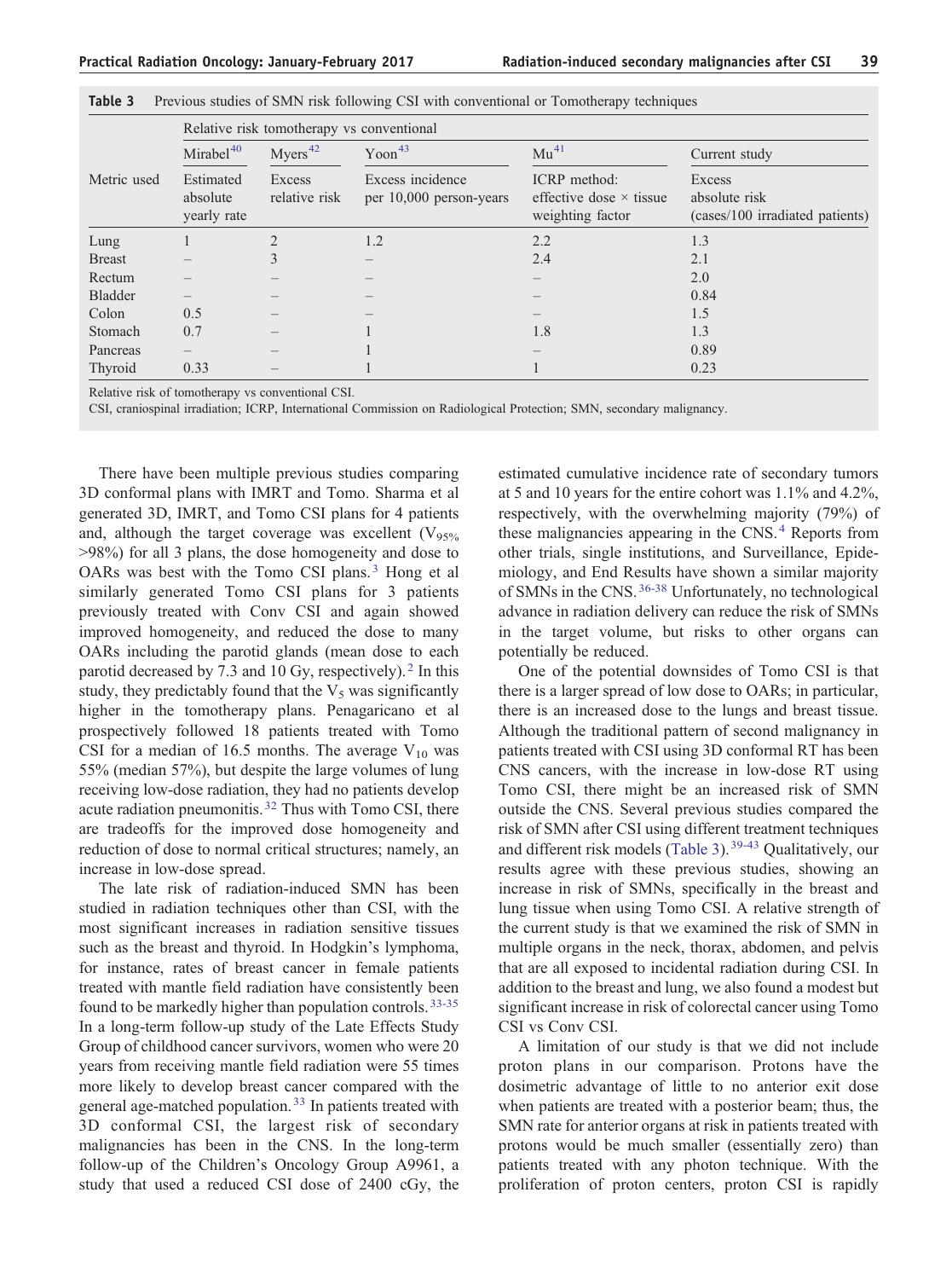<span id="page-5-0"></span>becoming the standard of care. However, proton treatment facilities currently remain sparse and, although most patients are willing to travel for treatment when there is a clear benefit for proton therapy, as is the case with CSI, financial, family, and patient variables make traveling for treatment less of an option for some families. Most patients treated with CSI continue to be treated with photons, and given that photon CSI still needs to be performed, minimizing risk for these patients is important. In addition, as mentioned previously, the majority of SMNs following CSI are found within the radiation target (craniospinal axis), and would be expected to be similar for protons, Conv CSI and Tomo CSI.

Compared with previous studies, our report represents the first use of a novel combined risk model for short- and long-term second malignancy modeling in pediatric patients. In addition, this report represents the first incorporation of a direct estimation of second malignancy risk into clinical treatment planning software to allow real-time comparison of plans based on risk of SMN. Our study is limited by a small number of patients, and a relatively homogeneous age distribution for which we conducted an age-varied sensitivity analysis. Overall, our study represents a novel direct implementation of excess risk estimation into a clinical planning system using a sophisticated risk estimation technique. The results of our study and the implementation of risk estimation into treatment planning could allow future direct comparison of treatment plans in real time.

In conclusion, our study presents a novel method for incorporating SMN estimation into a clinical radiation planning system, adds estimates of risk for several novel organs at risk in CSI, and reinforces previous increased risk estimates for breast and lung tissue when patients are treated with Tomo CSI. When using tomography-based IMRT, care should be taken to avoid incidental radiation to the breast. When making decisions about optimal technique for CSI, one needs to balance these cancer risks against other normal tissue effects.

## References

- 1. [Halperin, EC \(ed\).](http://refhub.elsevier.com/S1879-8500(16)30113-8/rf0005) [Pediatric Radiation Oncology.](http://refhub.elsevier.com/S1879-8500(16)30113-8/rf0005) Philadelphia: [Wolters Kluwer Health/Lippincott Williams & Wilkins. 2011.](http://refhub.elsevier.com/S1879-8500(16)30113-8/rf0005)
- 2. [Hong JY, Kim GW, Kim CU, et al. Supine linac treatment versus](http://refhub.elsevier.com/S1879-8500(16)30113-8/rf0010) [tomotherapy in craniospinal irradiation: Planning comparison and](http://refhub.elsevier.com/S1879-8500(16)30113-8/rf0010) [dosimetric evaluation.](http://refhub.elsevier.com/S1879-8500(16)30113-8/rf0010) [Radiat Prot Dosim.](http://refhub.elsevier.com/S1879-8500(16)30113-8/rf0010) 2011;146:364-366.
- 3. [Sharma DS, Gupta T, Jalali R, et al. High-precision radiotherapy for](http://refhub.elsevier.com/S1879-8500(16)30113-8/rf0015) [craniospinal irradiation: Evaluation of three-dimensional conformal](http://refhub.elsevier.com/S1879-8500(16)30113-8/rf0015) [radiotherapy, intensity-modulated radiation therapy and helical](http://refhub.elsevier.com/S1879-8500(16)30113-8/rf0015) [TomoTherapy.](http://refhub.elsevier.com/S1879-8500(16)30113-8/rf0015) Br J Radiol. [2009;82:1000-1009.](http://refhub.elsevier.com/S1879-8500(16)30113-8/rf0015)
- 4. [Packer RJ, Zhou T, Holmes E, et al. Survival and secondary tumors](http://refhub.elsevier.com/S1879-8500(16)30113-8/rf0020) [in children with medulloblastoma receiving radiotherapy and](http://refhub.elsevier.com/S1879-8500(16)30113-8/rf0020) [adjuvant chemotherapy: Results of Children's Oncology Group](http://refhub.elsevier.com/S1879-8500(16)30113-8/rf0020) [trial A9961.](http://refhub.elsevier.com/S1879-8500(16)30113-8/rf0020) [Neuro-Oncology.](http://refhub.elsevier.com/S1879-8500(16)30113-8/rf0020) 2013;15:97-103.
- 5. [Shuryak I, Hahnfeldt P, Hlatky L, et al. A new view of](http://refhub.elsevier.com/S1879-8500(16)30113-8/rf0025) [radiation-induced cancer: Integrating short- and long-term processes.](http://refhub.elsevier.com/S1879-8500(16)30113-8/rf0025) [Part I: Approach.](http://refhub.elsevier.com/S1879-8500(16)30113-8/rf0025) [Radiat Environ Biophys.](http://refhub.elsevier.com/S1879-8500(16)30113-8/rf0025) 2009;48:263-274.
- 6. [Yom SS, Frija EK, Mahajan A, et al. Field-in-field technique with](http://refhub.elsevier.com/S1879-8500(16)30113-8/rf0030) [intrafractionally modulated junction shifts for craniospinal irradiation.](http://refhub.elsevier.com/S1879-8500(16)30113-8/rf0030) [Int J Radiat Oncol Biol Phys.](http://refhub.elsevier.com/S1879-8500(16)30113-8/rf0030) 2007;69:1193-1198.
- 7. [South M, Chiu JK, Teh BS, et al. Supine craniospinal irradiation](http://refhub.elsevier.com/S1879-8500(16)30113-8/rf0035) [using intrafractional junction shifts and field-in-field dose shaping:](http://refhub.elsevier.com/S1879-8500(16)30113-8/rf0035) [Early experience at Methodist Hospital.](http://refhub.elsevier.com/S1879-8500(16)30113-8/rf0035) [Int J Radiat Oncol Biol](http://refhub.elsevier.com/S1879-8500(16)30113-8/rf0035) Phys. [2008;71:477-483.](http://refhub.elsevier.com/S1879-8500(16)30113-8/rf0035)
- 8. [Day NE. The Armitage-Doll multistage model of carcinogenesis.](http://refhub.elsevier.com/S1879-8500(16)30113-8/rf0040) Stat Med. [1990;9:677-679.](http://refhub.elsevier.com/S1879-8500(16)30113-8/rf0040)
- 9. [Moolgavkar SH, Day NE, Stevens RG. Two-stage model for](http://refhub.elsevier.com/S1879-8500(16)30113-8/rf0045) [carcinogenesis: Epidemiology of breast cancer in females.](http://refhub.elsevier.com/S1879-8500(16)30113-8/rf0045) [J Natl](http://refhub.elsevier.com/S1879-8500(16)30113-8/rf0045) Cancer Inst. [1980;65:559-569.](http://refhub.elsevier.com/S1879-8500(16)30113-8/rf0045)
- 10. [Hahnfeldt P, Hlatky L. Cell resensitization during protracted dosing](http://refhub.elsevier.com/S1879-8500(16)30113-8/rf0050) [of heterogeneous cell populations.](http://refhub.elsevier.com/S1879-8500(16)30113-8/rf0050) Radiat Res. [1998;150:681-687.](http://refhub.elsevier.com/S1879-8500(16)30113-8/rf0050)
- 11. [Radivoyevitch T, Kozubek S, Sachs RK. Biologically based risk](http://refhub.elsevier.com/S1879-8500(16)30113-8/rf0055) [estimation for radiation-induced CML. Inferences from BCR and](http://refhub.elsevier.com/S1879-8500(16)30113-8/rf0055) [ABL geometric distributions.](http://refhub.elsevier.com/S1879-8500(16)30113-8/rf0055) [Radiat Environ Biophys.](http://refhub.elsevier.com/S1879-8500(16)30113-8/rf0055) 2001;40:1-9.
- 12. [Mebust M, Crawford-Brown D, Hofmann W, et al. Testing](http://refhub.elsevier.com/S1879-8500(16)30113-8/rf0060) [extrapolation of a biologically based exposure-response model](http://refhub.elsevier.com/S1879-8500(16)30113-8/rf0060) [from in vitro to in vivo conditions.](http://refhub.elsevier.com/S1879-8500(16)30113-8/rf0060) [Regul Toxicol Pharmacol.](http://refhub.elsevier.com/S1879-8500(16)30113-8/rf0060) [2002;35:72-79.](http://refhub.elsevier.com/S1879-8500(16)30113-8/rf0060)
- 13. [Schollnberger H, Mitchel RE, Azzam EI, et al. Explanation of](http://refhub.elsevier.com/S1879-8500(16)30113-8/rf0065) [protective effects of low doses of gamma-radiation with a](http://refhub.elsevier.com/S1879-8500(16)30113-8/rf0065) [mechanistic radiobiological model.](http://refhub.elsevier.com/S1879-8500(16)30113-8/rf0065) [Int J Radiat Biol.](http://refhub.elsevier.com/S1879-8500(16)30113-8/rf0065) 2002;78: [1159-1173.](http://refhub.elsevier.com/S1879-8500(16)30113-8/rf0065)
- 14. [Sachs RK, Brenner DJ. Solid tumor risks after high doses of ionizing](http://refhub.elsevier.com/S1879-8500(16)30113-8/rf0070) [radiation.](http://refhub.elsevier.com/S1879-8500(16)30113-8/rf0070) [Proc Natl Acad Sci U S A.](http://refhub.elsevier.com/S1879-8500(16)30113-8/rf0070) 2005;102:13040-13045.
- 15. [Hofmann W, Crawford-Brown DJ, Fakir H, et al. Modeling lung](http://refhub.elsevier.com/S1879-8500(16)30113-8/rf0075) [cancer incidence in rats following exposure to radon progeny.](http://refhub.elsevier.com/S1879-8500(16)30113-8/rf0075) [Radiat](http://refhub.elsevier.com/S1879-8500(16)30113-8/rf0075) Protect Dosim. [2006;122:345-348.](http://refhub.elsevier.com/S1879-8500(16)30113-8/rf0075)
- 16. [Shuryak I, Sachs RK, Hlatky L, et al. Radiation-induced leukemia at](http://refhub.elsevier.com/S1879-8500(16)30113-8/rf0080) [doses relevant to radiation therapy: Modeling mechanisms and](http://refhub.elsevier.com/S1879-8500(16)30113-8/rf0080) [estimating risks.](http://refhub.elsevier.com/S1879-8500(16)30113-8/rf0080) J Natl Cancer Inst. [2006;98:1794-1806.](http://refhub.elsevier.com/S1879-8500(16)30113-8/rf0080)
- 17. [Little MP. A multi-compartment cell repopulation model allowing](http://refhub.elsevier.com/S1879-8500(16)30113-8/rf0085) [for inter-compartmental migration following radiation exposure,](http://refhub.elsevier.com/S1879-8500(16)30113-8/rf0085) [applied to leukaemia.](http://refhub.elsevier.com/S1879-8500(16)30113-8/rf0085) J Theoret Biol. [2007;245:83-97.](http://refhub.elsevier.com/S1879-8500(16)30113-8/rf0085)
- 18. [Sachs RK, Shuryak I, Brenner D, et al. Second cancers after](http://refhub.elsevier.com/S1879-8500(16)30113-8/rf0090) [fractionated radiotherapy: Stochastic population dynamics effects.](http://refhub.elsevier.com/S1879-8500(16)30113-8/rf0090) [J](http://refhub.elsevier.com/S1879-8500(16)30113-8/rf0090) Theoret Biol. [2007;249:518-531.](http://refhub.elsevier.com/S1879-8500(16)30113-8/rf0090)
- 19. [Schneider U, Walsh L. Cancer risk estimates from the combined](http://refhub.elsevier.com/S1879-8500(16)30113-8/rf0095) [Japanese A-bomb and Hodgkin cohorts for doses relevant to](http://refhub.elsevier.com/S1879-8500(16)30113-8/rf0095) [radiotherapy.](http://refhub.elsevier.com/S1879-8500(16)30113-8/rf0095) [Radiat Environ Biophys.](http://refhub.elsevier.com/S1879-8500(16)30113-8/rf0095) 2008;47:253-263.
- 20. [Armitage P. Multistage models of carcinogenesis.](http://refhub.elsevier.com/S1879-8500(16)30113-8/rf0100) [Environ Health](http://refhub.elsevier.com/S1879-8500(16)30113-8/rf0100) Perspect. [1985;63:195-201.](http://refhub.elsevier.com/S1879-8500(16)30113-8/rf0100)
- 21. [Little MP, Li G. Stochastic modelling of colon cancer: Is there a role](http://refhub.elsevier.com/S1879-8500(16)30113-8/rf0105) [for genomic instability?](http://refhub.elsevier.com/S1879-8500(16)30113-8/rf0105) Carcinogenesis. [2007;28:479-487.](http://refhub.elsevier.com/S1879-8500(16)30113-8/rf0105)
- 22. [Little MP, Wright EG. A stochastic carcinogenesis model incorpo](http://refhub.elsevier.com/S1879-8500(16)30113-8/rf0110)[rating genomic instability fitted to colon cancer data.](http://refhub.elsevier.com/S1879-8500(16)30113-8/rf0110) [Math Biosci.](http://refhub.elsevier.com/S1879-8500(16)30113-8/rf0110) [2003;183:111-134.](http://refhub.elsevier.com/S1879-8500(16)30113-8/rf0110)
- 23. [Moolgavkar SH, Knudson Jr AG. Mutation and cancer: A model for](http://refhub.elsevier.com/S1879-8500(16)30113-8/rf0115) [human carcinogenesis.](http://refhub.elsevier.com/S1879-8500(16)30113-8/rf0115) J Natl Cancer Inst. [1981;66:1037-1052.](http://refhub.elsevier.com/S1879-8500(16)30113-8/rf0115)
- 24. [Pierce DA, Mendelsohn ML. A model for radiation-related cancer](http://refhub.elsevier.com/S1879-8500(16)30113-8/rf0120) [suggested by atomic bomb survivor data.](http://refhub.elsevier.com/S1879-8500(16)30113-8/rf0120) [Radiat Res.](http://refhub.elsevier.com/S1879-8500(16)30113-8/rf0120) 1999;152: [642-654.](http://refhub.elsevier.com/S1879-8500(16)30113-8/rf0120)
- 25. [Pierce DA, Vaeth M. Age-time patterns of cancer to be anticipated](http://refhub.elsevier.com/S1879-8500(16)30113-8/rf0125) [from exposure to general mutagens.](http://refhub.elsevier.com/S1879-8500(16)30113-8/rf0125) [Biostatistics \(Oxford, England\).](http://refhub.elsevier.com/S1879-8500(16)30113-8/rf0125) [2003;4:231-248.](http://refhub.elsevier.com/S1879-8500(16)30113-8/rf0125)
- 26. [Ritter G, Wilson R, Pompei F, et al. The multistage model of cancer](http://refhub.elsevier.com/S1879-8500(16)30113-8/rf0130) [development: Some implications.](http://refhub.elsevier.com/S1879-8500(16)30113-8/rf0130) [Toxicol Industrial Health.](http://refhub.elsevier.com/S1879-8500(16)30113-8/rf0130) [2003;19:125-145.](http://refhub.elsevier.com/S1879-8500(16)30113-8/rf0130)
- 27. [Sachs RK, Chan M, Hlatky L, et al. Modeling intercellular](http://refhub.elsevier.com/S1879-8500(16)30113-8/rf0135) [interactions during carcinogenesis.](http://refhub.elsevier.com/S1879-8500(16)30113-8/rf0135) Radiat Res. [2005;164:324-331.](http://refhub.elsevier.com/S1879-8500(16)30113-8/rf0135)
- 28. [Wheldon EG, Lindsay KA, Wheldon TE. The dose-response](http://refhub.elsevier.com/S1879-8500(16)30113-8/rf0140) [relationship for cancer incidence in a two-stage radiation](http://refhub.elsevier.com/S1879-8500(16)30113-8/rf0140)